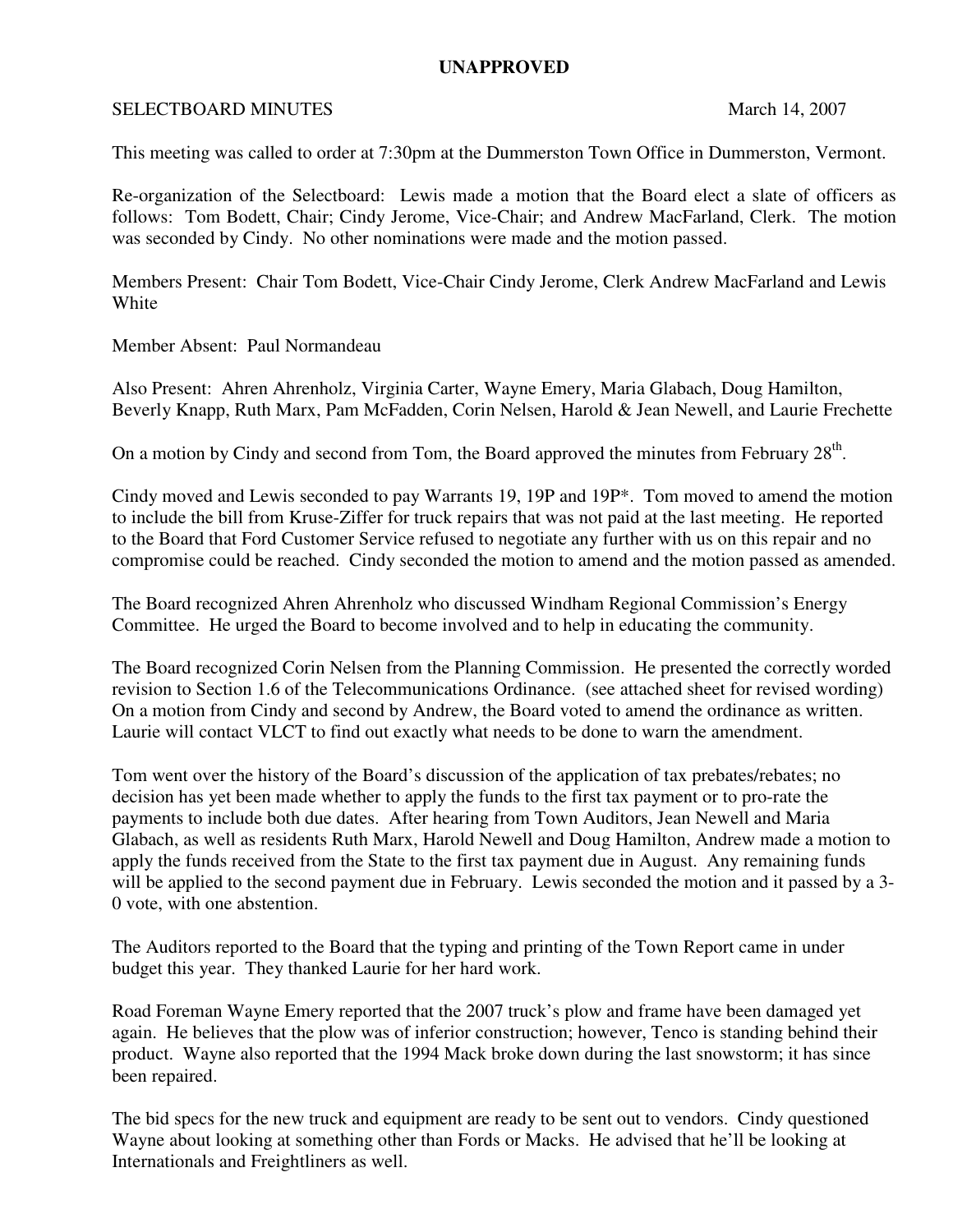Tom asked Wayne about the possibility of keeping the Ford in service for another year since a heavyduty transmission has been installed.

Cindy asked Wayne about the status of the 2007 Better Backroads Grant Application. He has not had the time to review it. Since the deadline for submission is March  $30<sup>th</sup>$ , the Town will not file it this year.

At Paul's request, the Board agreed to table discussion of the Davidsons' correspondence regarding the reappraisal process.

Tom updated the Board on the Carpenter Gravel Pit. Dennis Wilson (Putney's road foreman) is purchasing a handicapped "port-a-potty" to be used at the pit instead of the towns having to install a full septic system; thus saving both towns a considerable amount of money.

Ken Carpenter has requested that the Town calculate the Consumer Price Index (CPI) increase to take effect July 1, 2007 and forward that figure to him. The lease states that it is to be the other way around, but we are offering this exception at his request.

There is still an outstanding payment for development costs of \$6000 due the Town from Ken as the result of a lost check. Tom will follow up with Ken on this issue when he delivers the CPI adjustment figure. Laurie has been asked to make those calculations.

On a motion from Cindy and second by Andrew, the Board approved the attached list of appointed town officers. Town residents interested in being appointed to the Windham Regional Commission will be invited to the next Board meeting.

The Board has received four applications for Road Foreman. The due date for applying is March  $15<sup>th</sup>$ . Cindy will contact the applicants to set up interviews on April  $2<sup>nd</sup>$  and/or April  $3<sup>rd</sup>$ . These interviews will be conducted in Executive Session.

On a motion from Cindy and second by Lewis, the Board signed a Petition for Pole & Wire Location on Hill Road

On a motion from Tom and second by Cindy, the Board accepted the resignation of Andrew MacFarland from the Development Review Board.

Tom spoke to the Board about the upcoming UVM Town Officer Education Conferences to be held in Fairlee on April  $18^{th}$  and Rutland on April  $24^{th}$ .

The Board reviewed a request received from Teri Robinson at the Dummerston School for \$40 from the Miller Fund to allow a Dummerston student to continue taking Spanish lessons at an after-school program held at the school. On a motion from Tom and second by Cindy, the request was approved.

The Board will hold its next Goals Work Session on Wednesday, April 4<sup>th</sup> at 7:00PM.

On a motion from Lewis and second by Andrew, the Board adjourned its regular meeting and immediately reconvened as the Liquor Commission.

On a motion by Lewis and second from Cindy, the Board approved a Liquor License renewal for the Colonel's Cabin.